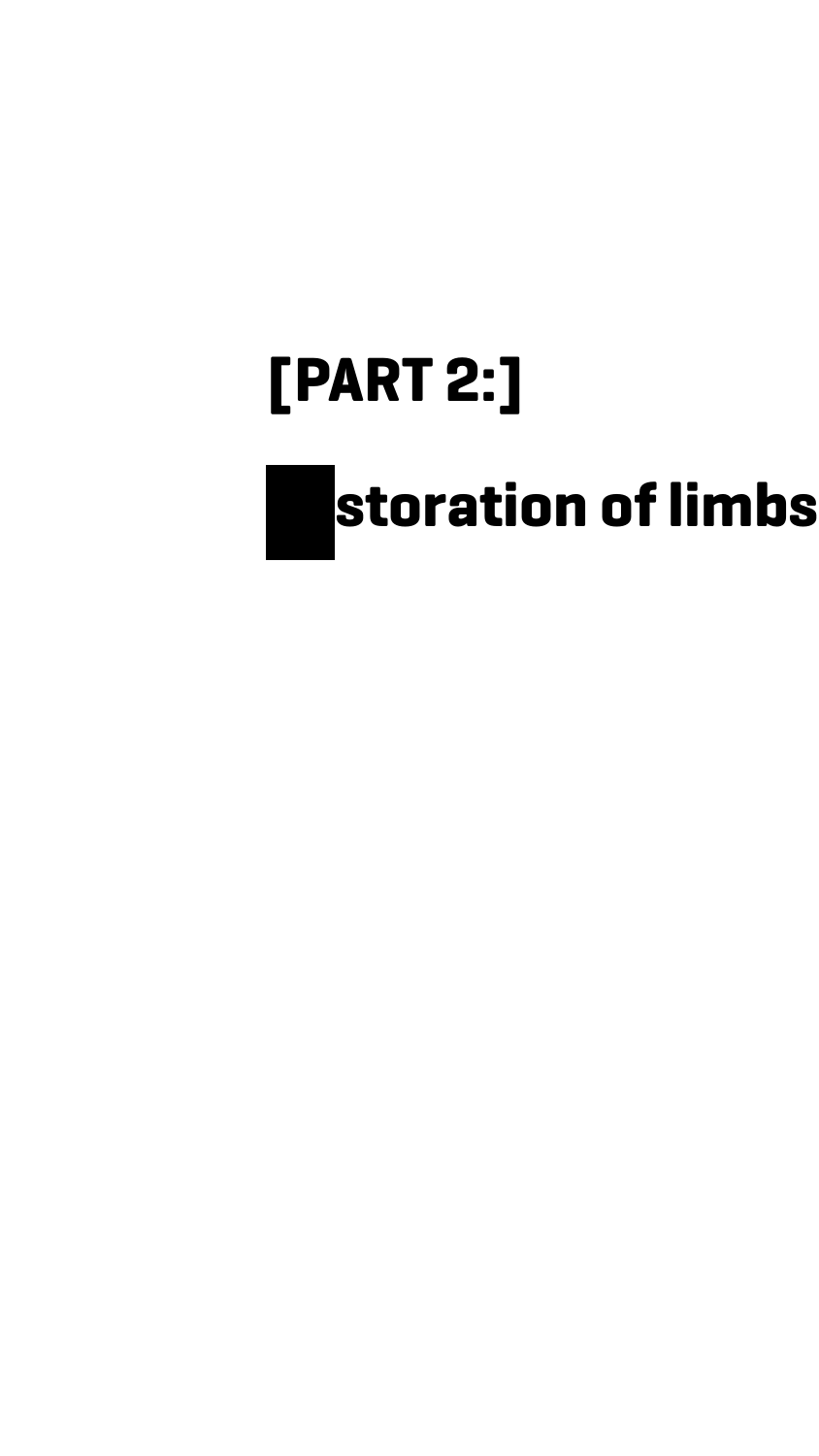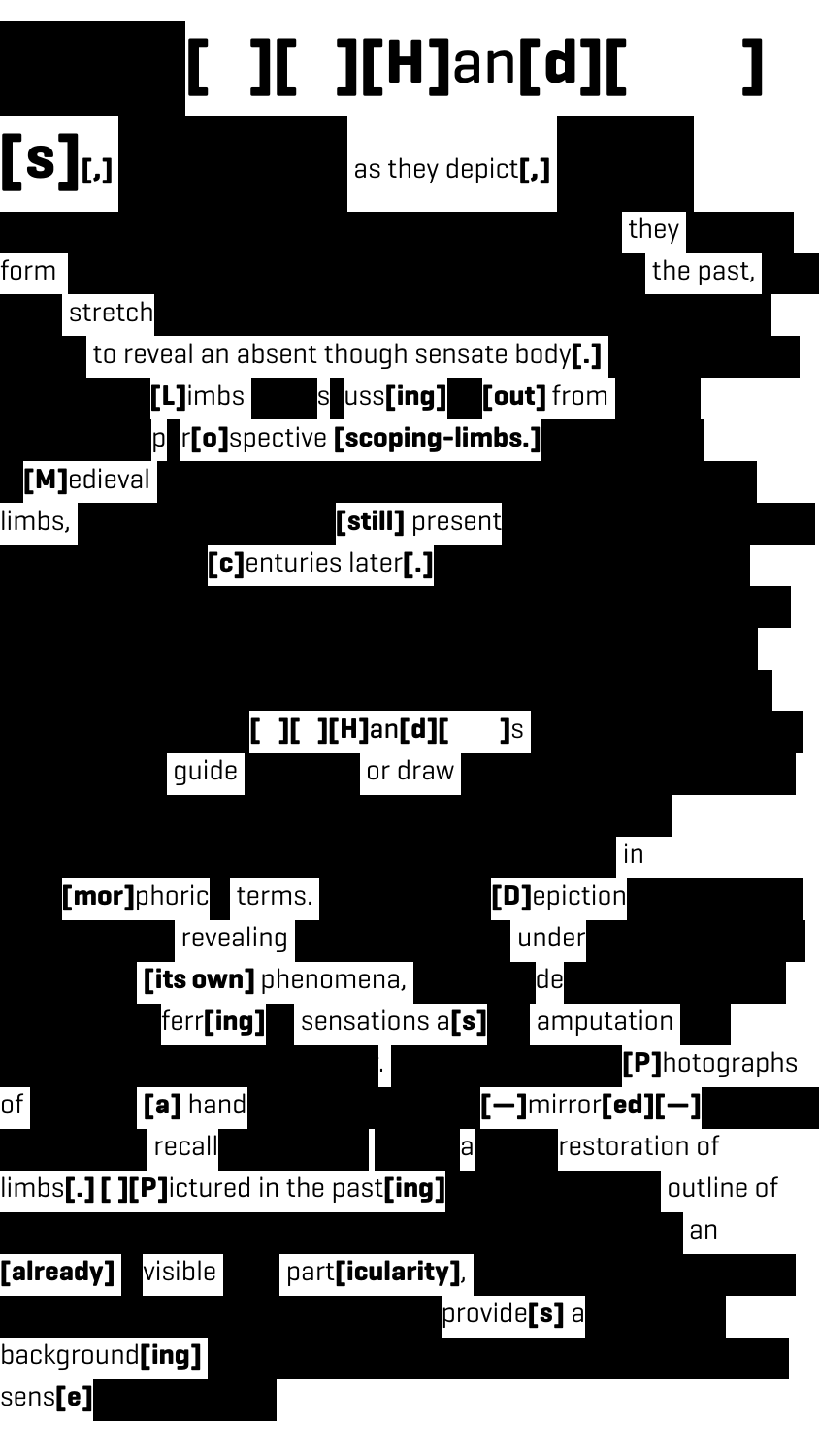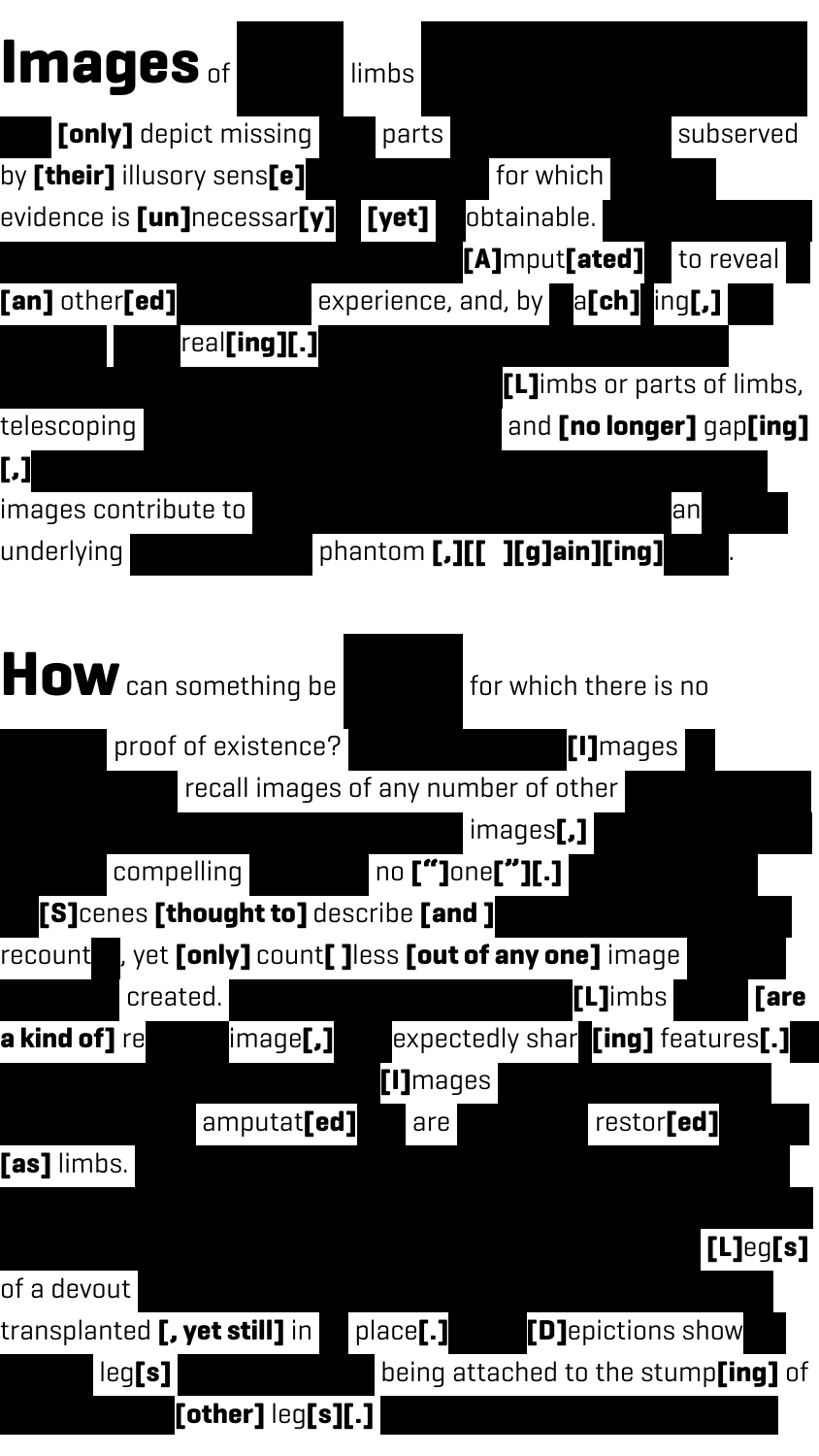



**[B]**eing **[is too]** inexplicable and too strange for **[an image's]** amput**[ation]ed** to **[no longer]** report phenomenon.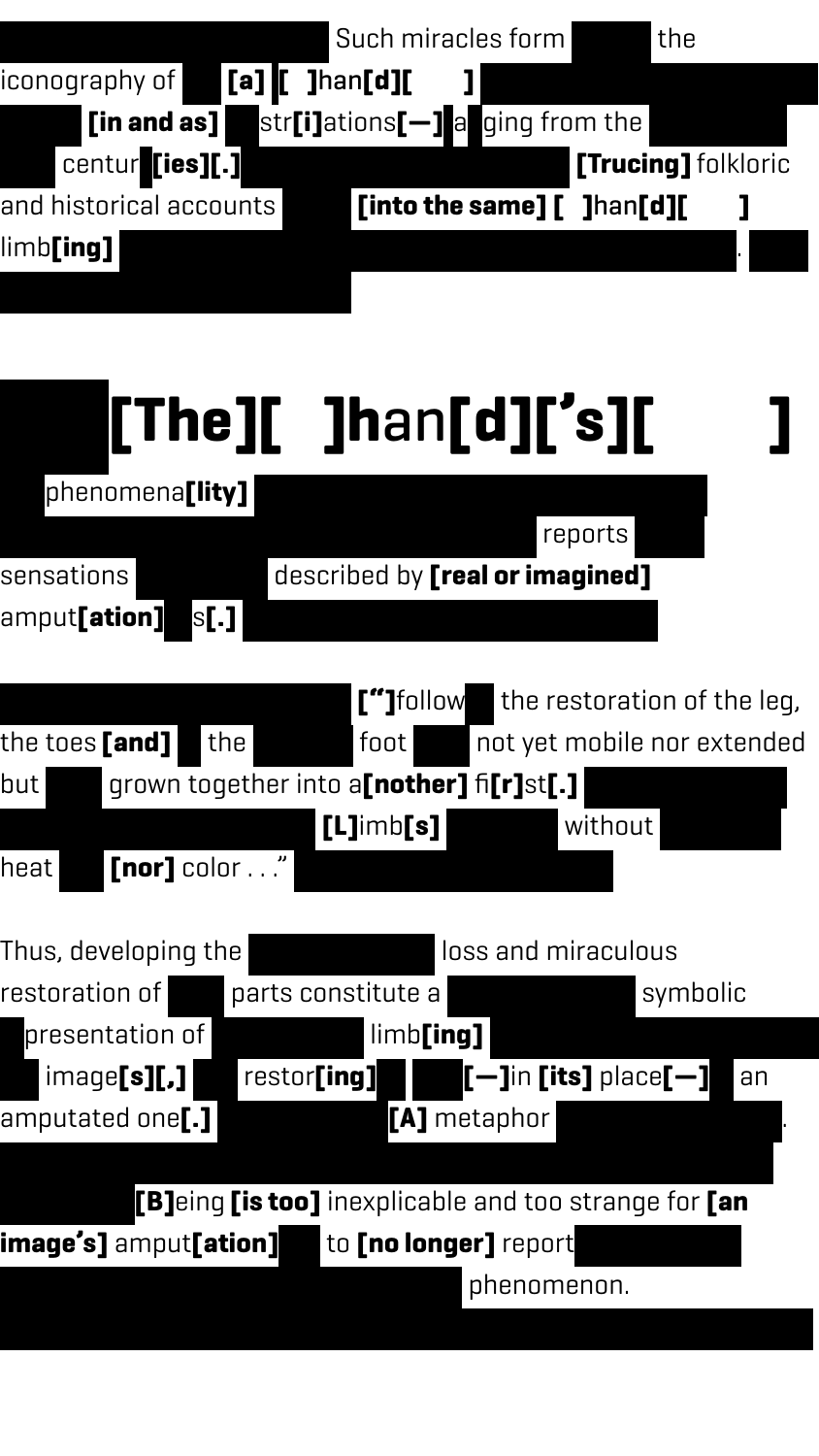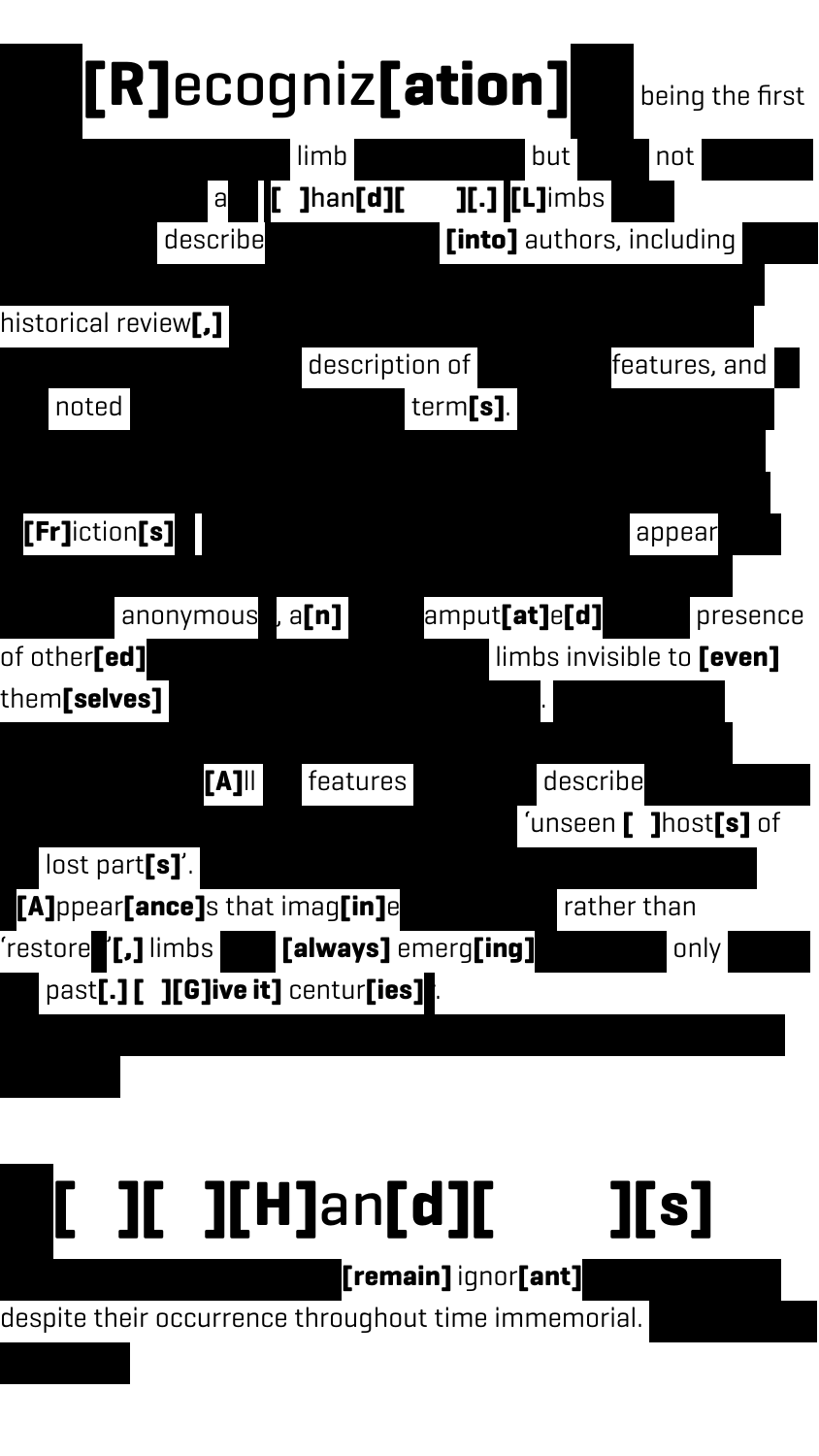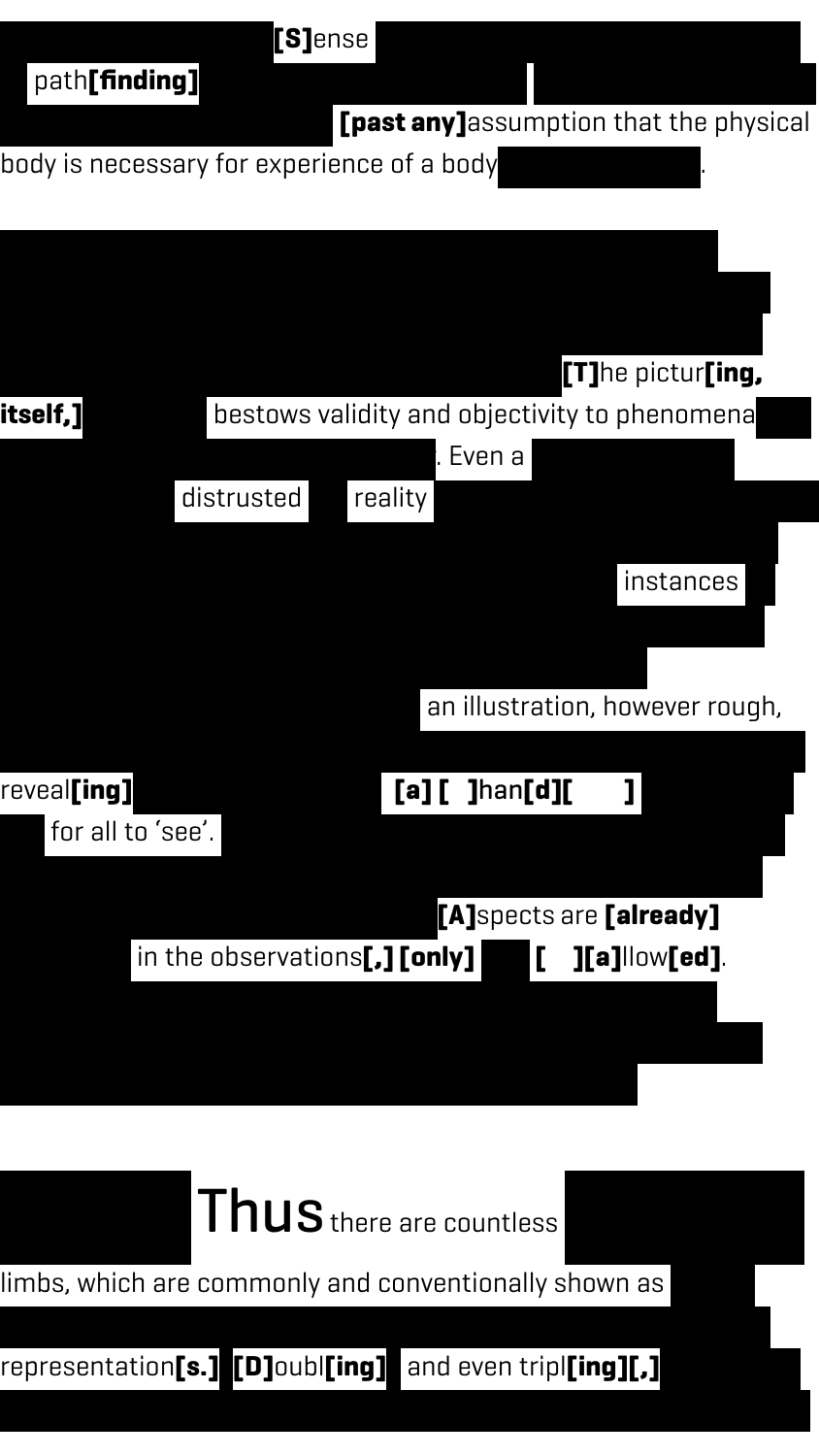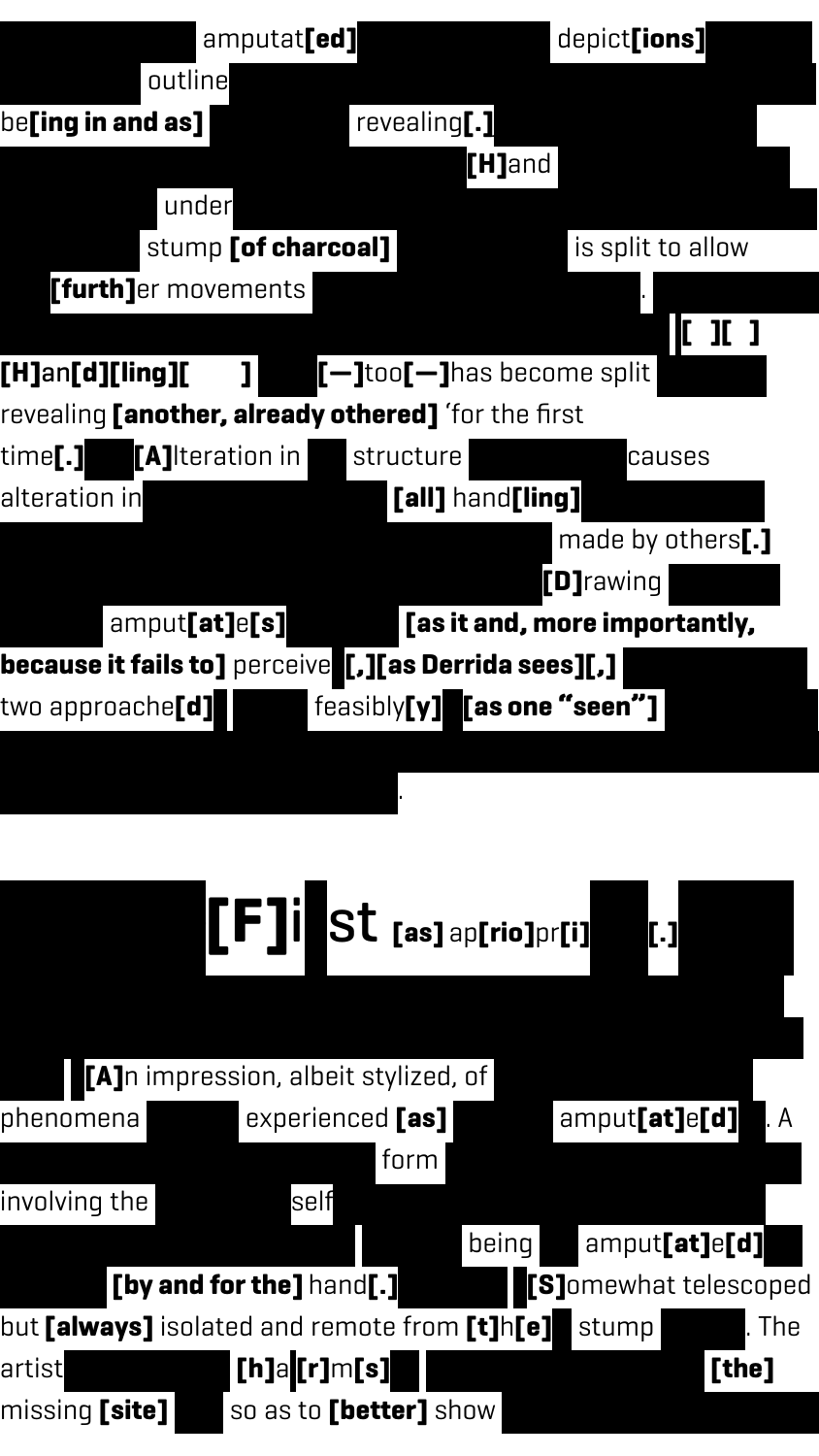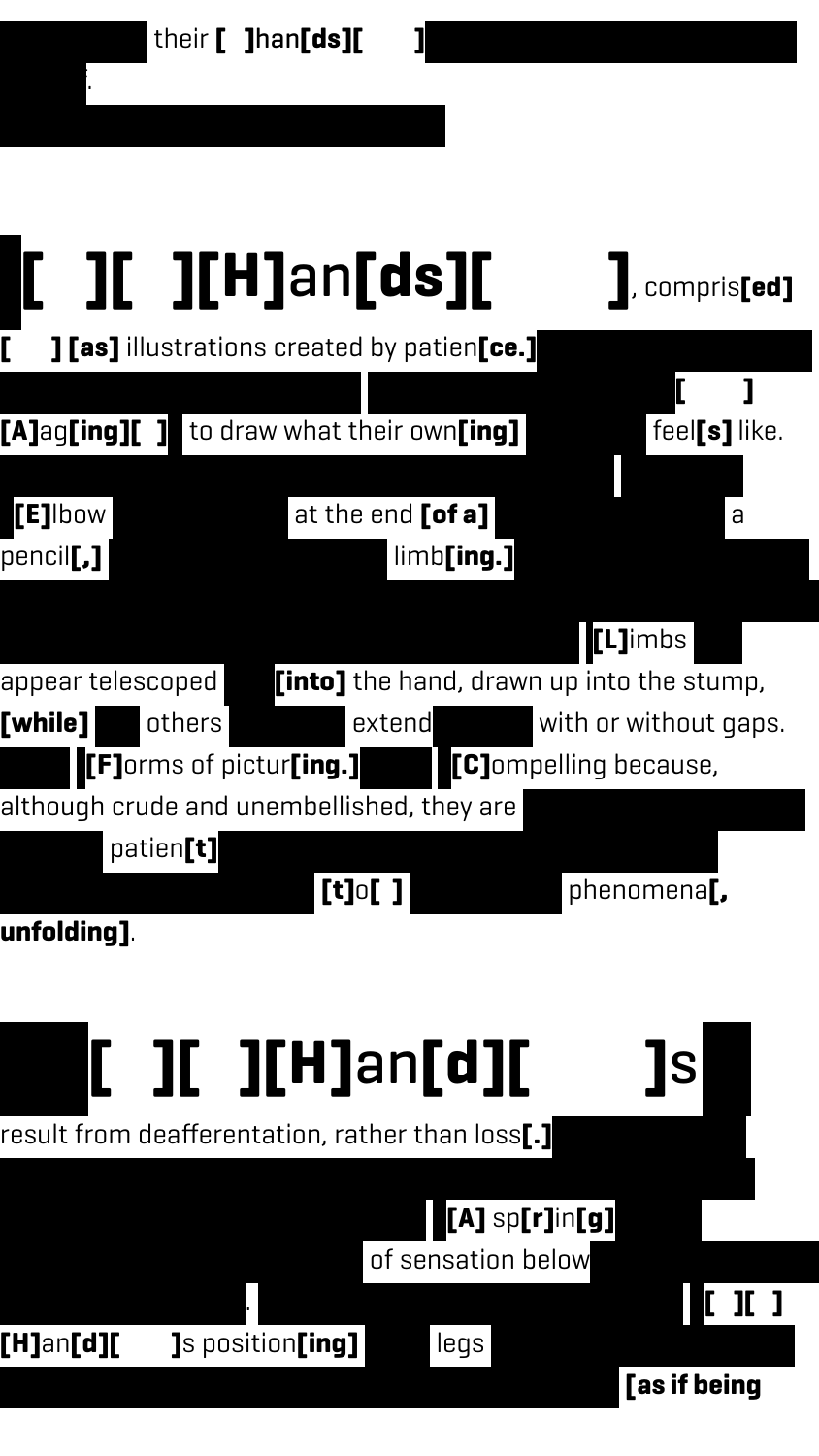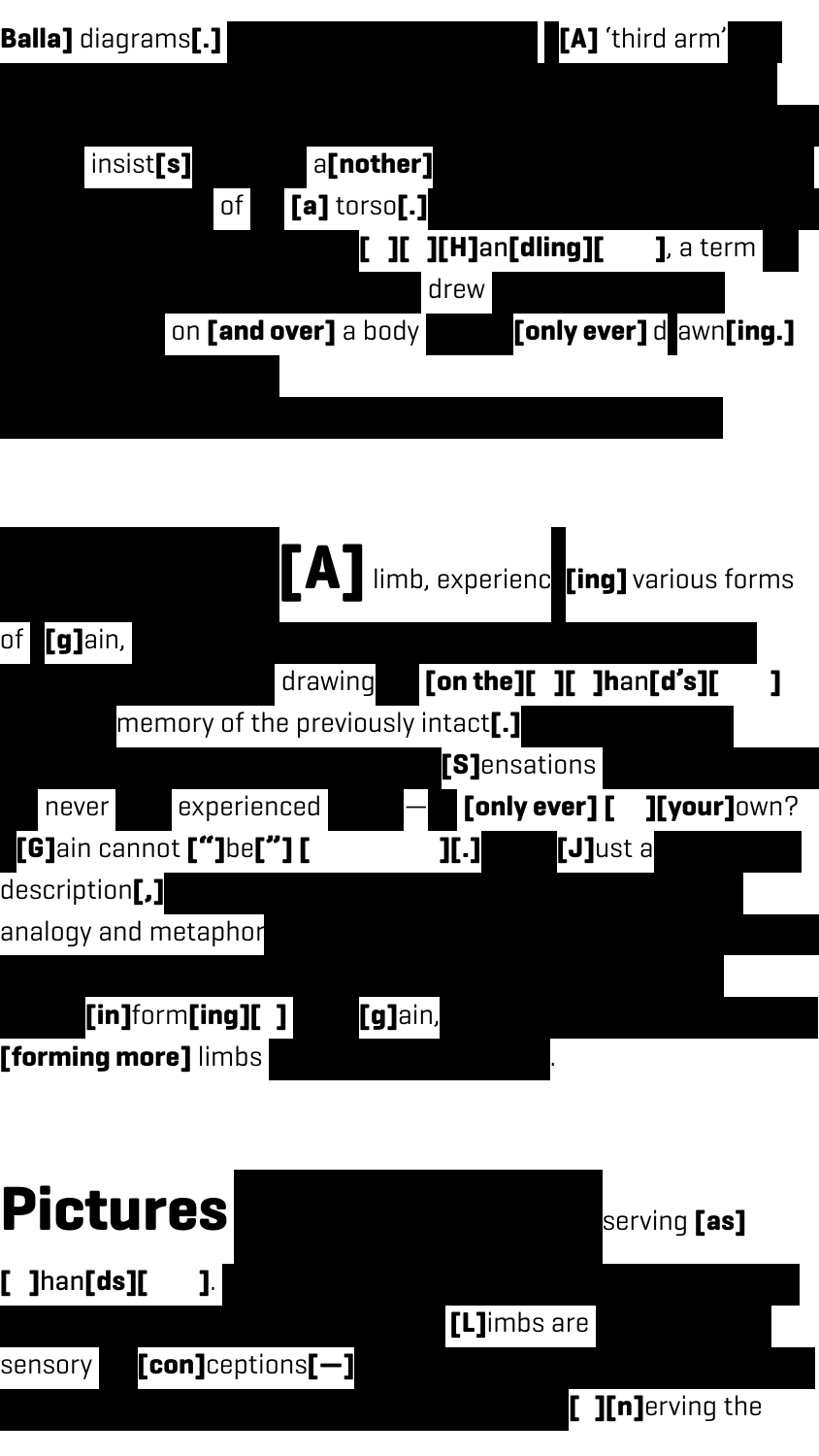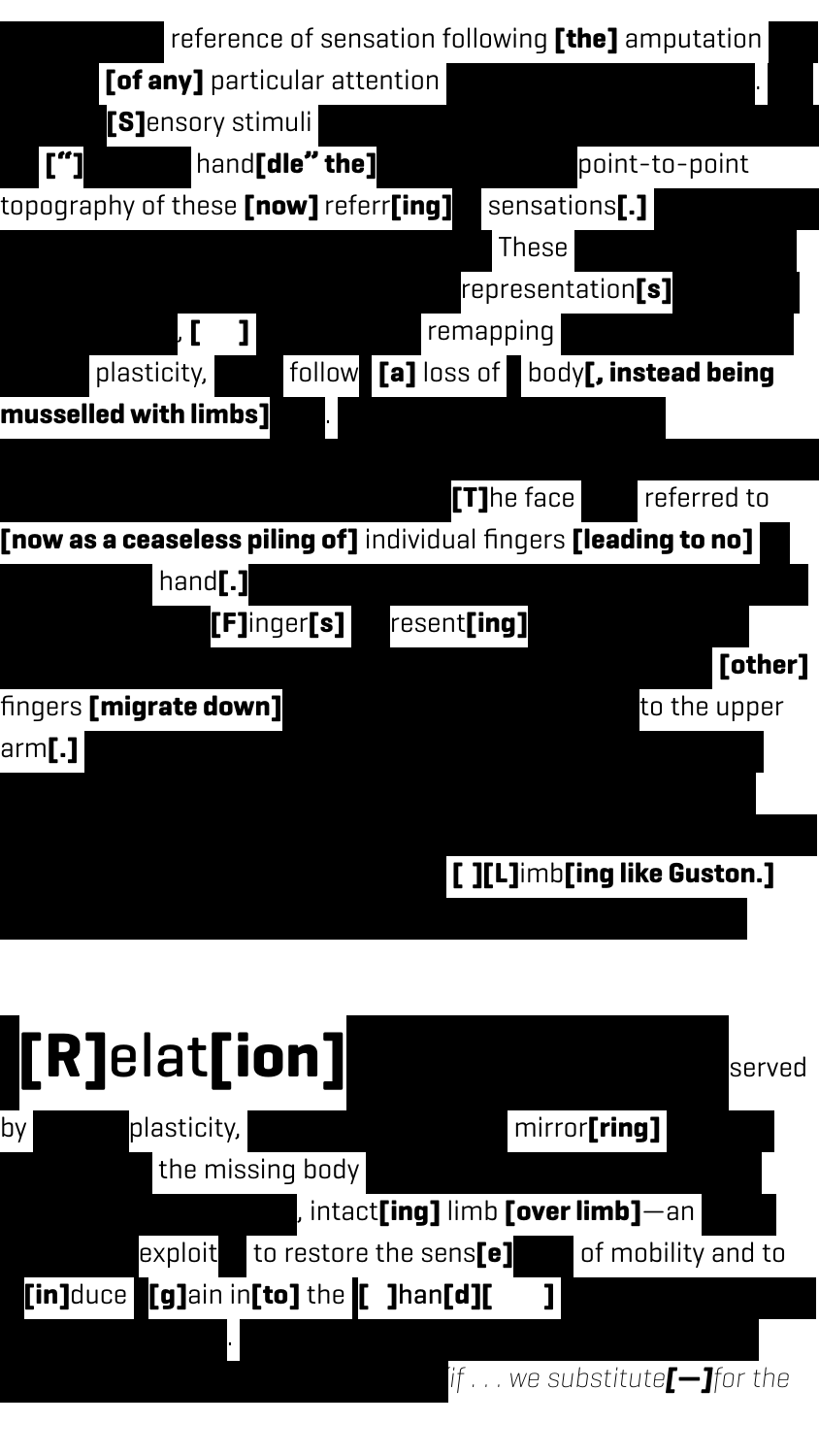

### $\textbf{[S]}$ ites on the intact[ing]

**[covered]** with

body from which sensations referred to the phantom were produced.

#### **[repeating]** amputated left index finger[s]

1997).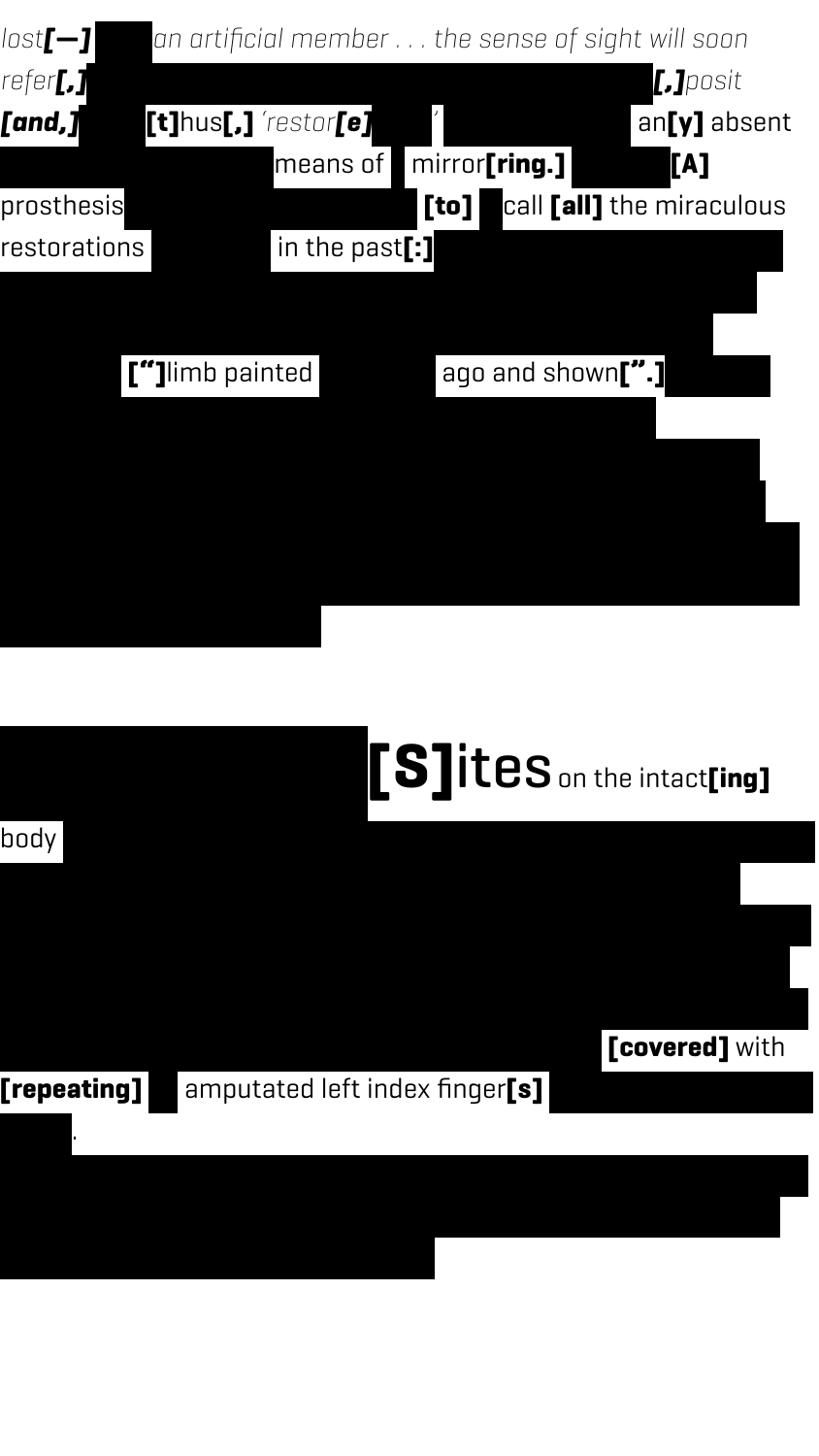